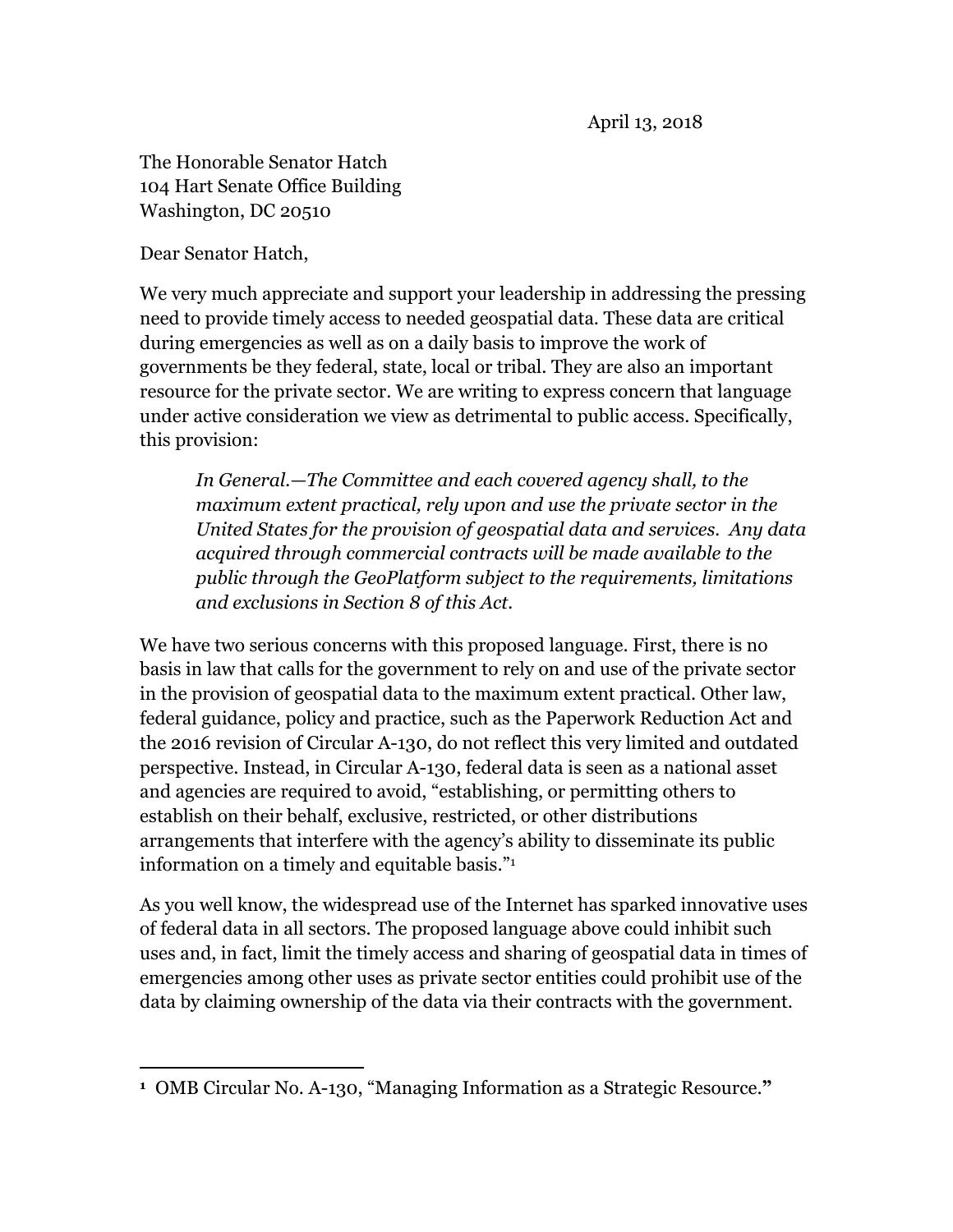Second, while we appreciate that the proposed amendment states: "*Any data acquired through commercial contracts will be made available to the public,"*  this language also presents serious concerns regarding access to federally contracted data. By entering into a contract with an external party, federal agencies are potentially allowing these parties the ability to assert ownership of such data. One exemption of the Geospatial Act of 2017 states that propriety data acquired under license by the Federal Government shall not be included in the Geoplatform. A license *is* a form of a contract so any data resulting from commercial contracts entered into by a federal agency with a private entity, could, in effect, be excluded from the GeoPlatform and, thus, not be publicly available. Moreover, the broad reach of the definition of geospatial information in the bill could further significantly limit the access of and the ability to share needed geospatial information due to the limitations and restrictions of contracts as well as the current licensing exemption in the legislation.

We understand why certain specific licensing arrangements with the private sector will result in some government data not being publicly accessible. We do not, however, agree with the draft language that could negate access to a broad range of federal data. The OSTP memorandum of 2013 regarding access to federally funded research and data, the OMB memorandum M 1313 on open data, and widespread congressional support for the OPEN Government Data Act which you voted for— require a very different approach to ensuring access to open federal data. The proposed MAPPS language included above clearly does not reflect current law and policy, indeed seeks to overturn long-settled law and policy.

Our communities and members of the public and private sectors rely on access to open, public government information on a daily basis in support of health information to crime statistics to the development of open, innovative marketplaces solutions and more. Advances in technology have greatly increased the utility of government data to both scientific research and public health protection. Thus, we cannot support returning to long outdated policies that could limit access to government data.

Thank you for considering these concerns and we would welcome the opportunity to continue to work with your staff on addressing these concerns in order for the legislation to move to the floor. If there is additional information that we can provide, please contact Alex Howard of the Sunlight Foundation (ahoward@sunlightfoundation.org) and/or Prue Adler of the Association of Research Libraries (prue@arl.org).